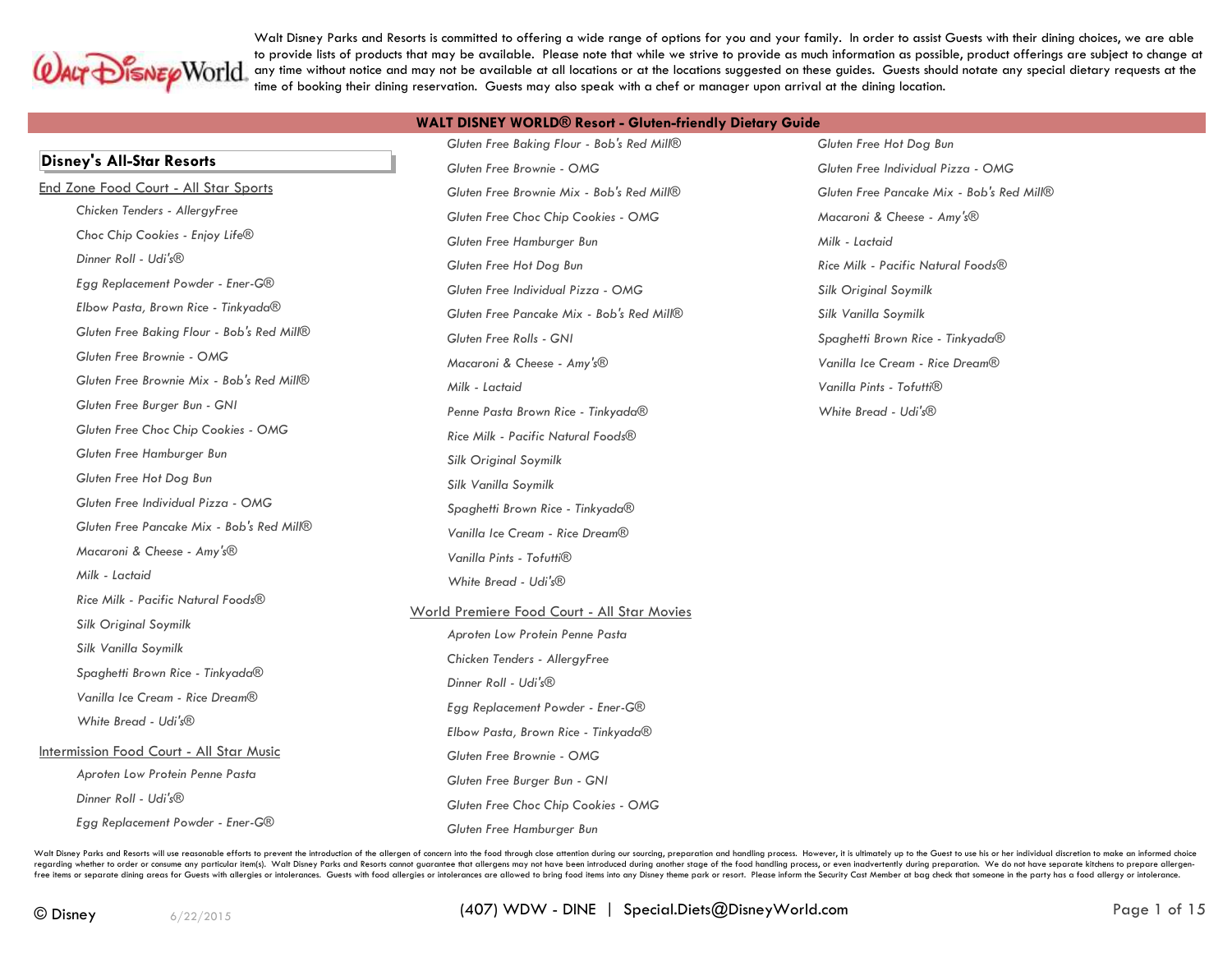### **Disney's Animal Kingdom Lodge**

#### Boma

*Carrot/Spice Cake Mix - Namaste Chicken Tenders - AllergyFree Choc Chip Cookies - Enjoy Life® Dbl Choc Cookies- Enjoy Life® Egg Replacement Powder - Ener-G® Elbow Pasta, Brown Rice - Tinkyada® Gluten Free Blueberry Muffin - Udi's® Gluten Free Brownie - OMG Gluten Free Brownie Mix - Bob's Red Mill® Gluten Free Burger Bun - GNI Gluten Free Cinnamon Sugar Donuts - Kinnikinnick® Gluten Free Individual Pizza - OMG Gluten Free Pancake Mix - Bob's Red Mill® Gluten Free Rolls - GNI Gluten Free Vanilla Glazed Donuts - Kinnikinnick® Gluten Free Vegan Cupcakes - BabyCakes NYC Gluten Free Whole Grain Bread - Udi's® Macaroni & Cheese - Amy's® Milk - Lactaid Penne Pasta Brown Rice - Tinkyada® Pizza Shell - Udi's® Rice Milk - Pacific Natural Foods® Sea Salt Rice Chips - Lundberg Farms® Silk Original Soymilk Silk Vanilla Soymilk Snickerdoodle Cookies - Enjoy Life® Sorbet Raspberry (Dairy Free) - Haagen-Daz® Sugar Crisp Cookies- Enjoy Life® Vanilla Cake Mix - Namaste Vanilla Ice Cream - Rice Dream®*

*Vanilla Pints - Tofutti® Vegan Mozzarella Cheese*

### Jiko

*Carrot/Spice Cake Mix - Namaste Chicken Tenders - AllergyFree Choc Chip Cookies - Enjoy Life® Dbl Choc Cookies- Enjoy Life® Egg Replacement Powder - Ener-G® Elbow Pasta, Brown Rice - Tinkyada® Gluten Free Blueberry Muffin - Udi's® Gluten Free Brownie - OMG Gluten Free Brownie Mix - Bob's Red Mill® Gluten Free Burger Bun - GNI Gluten Free Cinnamon Sugar Donuts - Kinnikinnick® Gluten Free Individual Pizza - OMG Gluten Free Pancake Mix - Bob's Red Mill® Gluten Free Rolls - GNI Gluten Free Vanilla Glazed Donuts - Kinnikinnick® Gluten Free Vegan Cupcakes - BabyCakes NYC Gluten Free Whole Grain Bread - Udi's® Macaroni & Cheese - Amy's® Milk - Lactaid Penne Pasta Brown Rice - Tinkyada® Pizza Shell - Udi's® Rice Milk - Pacific Natural Foods® Sea Salt Rice Chips - Lundberg Farms® Silk Original Soymilk Silk Vanilla Soymilk Snickerdoodle Cookies - Enjoy Life® Sorbet Raspberry (Dairy Free) - Haagen-Daz® Sugar Crisp Cookies- Enjoy Life® Vanilla Cake Mix - Namaste*

*Vanilla Ice Cream - Rice Dream® Vanilla Pints - Tofutti® Vegan Mozzarella Cheese*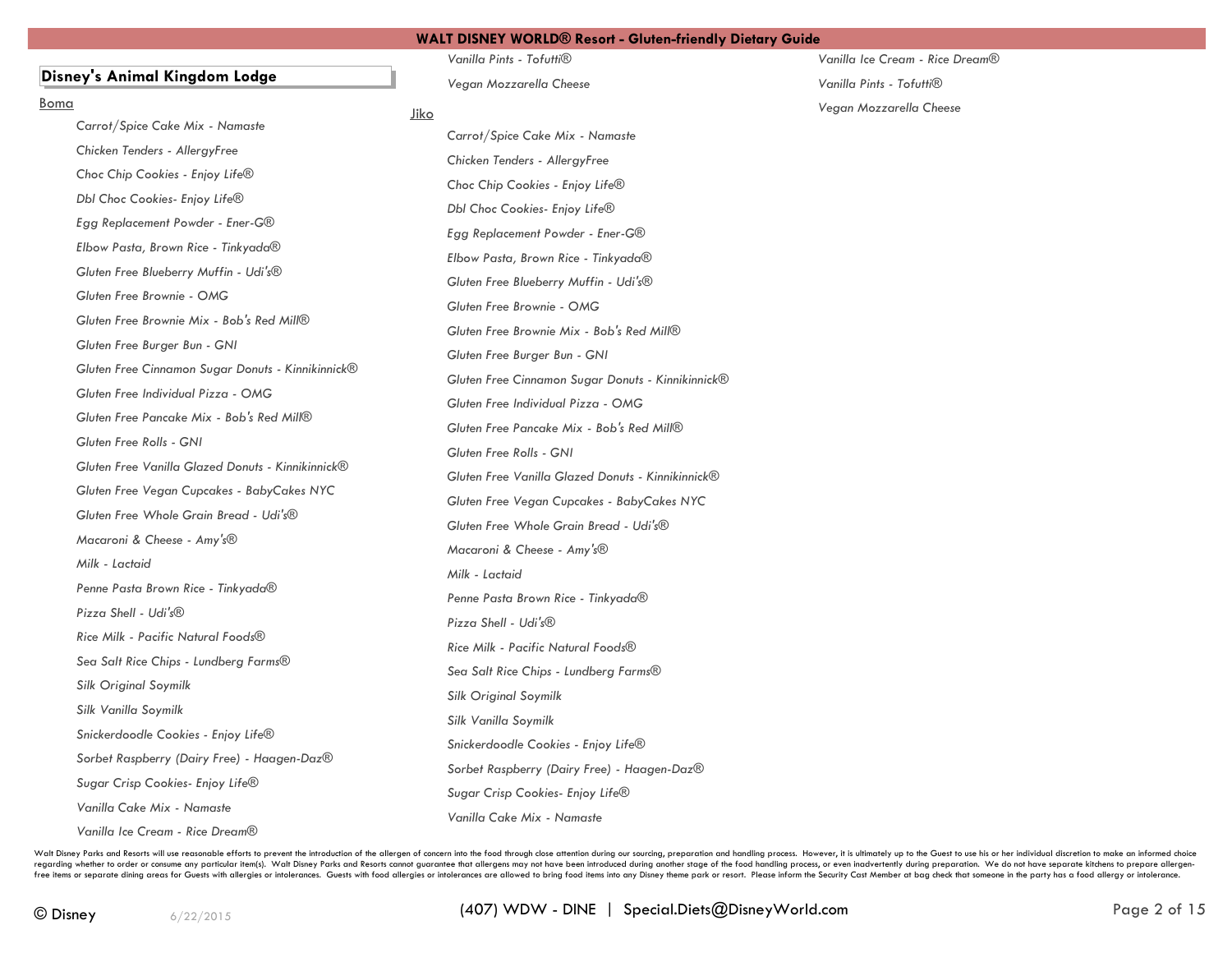### Sanaa

*Carrot/Spice Cake Mix - Namaste Chicken Tenders - AllergyFree Choc Chip Cookies - Enjoy Life® Dbl Choc Cookies- Enjoy Life® Egg Replacement Powder - Ener-G® Elbow Pasta, Brown Rice - Tinkyada® Gluten Free Blueberry Muffin - Udi's®*

*Gluten Free Brownie - OMG*

*Gluten Free Burger Bun - GNI*

*Gluten Free Rolls - GNI*

*Macaroni & Cheese - Amy's®*

*Penne Pasta Brown Rice - Tinkyada®*

*Rice Milk - Pacific Natural Foods® Sea Salt Rice Chips - Lundberg Farms®*

*Snickerdoodle Cookies - Enjoy Life®*

*Sugar Crisp Cookies- Enjoy Life® Vanilla Cake Mix - Namaste Vanilla Ice Cream - Rice Dream®*

*Sorbet Raspberry (Dairy Free) - Haagen-Daz®*

*Milk - Lactaid*

*Pizza Shell - Udi's®*

*Silk Original Soymilk Silk Vanilla Soymilk*

*Gluten Free Individual Pizza - OMG Gluten Free Pancake Mix - Bob's Red Mill®*

*Gluten Free Brownie Mix - Bob's Red Mill®*

*Gluten Free Cinnamon Sugar Donuts - Kinnikinnick®*

*Gluten Free Vanilla Glazed Donuts - Kinnikinnick® Gluten Free Vegan Cupcakes - BabyCakes NYC Gluten Free Whole Grain Bread - Udi's®*

**WALT DISNEY WORLD® Resort - Gluten-friendly Dietary Guide**

*Vegan Mozzarella Cheese*

#### The Mara

*Carrot/Spice Cake Mix - Namaste Chicken Tenders - AllergyFree Choc Chip Cookies - Enjoy Life® Dbl Choc Cookies- Enjoy Life® Egg Replacement Powder - Ener-G® Elbow Pasta, Brown Rice - Tinkyada® Gluten Free Blueberry Muffin - Udi's® Gluten Free Brownie - OMG Gluten Free Brownie Mix - Bob's Red Mill® Gluten Free Burger Bun - GNI Gluten Free Cinnamon Sugar Donuts - Kinnikinnick® Gluten Free Individual Pizza - OMG Gluten Free Pancake Mix - Bob's Red Mill® Gluten Free Rolls - GNI Gluten Free Vanilla Glazed Donuts - Kinnikinnick® Gluten Free Vegan Cupcakes - BabyCakes NYC Gluten Free Whole Grain Bread - Udi's® Macaroni & Cheese - Amy's® Milk - Lactaid Penne Pasta Brown Rice - Tinkyada® Pizza Shell - Udi's® Rice Milk - Pacific Natural Foods® Sea Salt Rice Chips - Lundberg Farms® Silk Original Soymilk Silk Vanilla Soymilk Snickerdoodle Cookies - Enjoy Life® Sorbet Raspberry (Dairy Free) - Haagen-Daz® Sugar Crisp Cookies- Enjoy Life® Vanilla Cake Mix - Namaste Vanilla Ice Cream - Rice Dream®*

*Vanilla Pints - Tofutti®*

*Vegan Mozzarella Cheese*

### **Disney's Animal Kingdom® Theme Park**

### Flame Tree Barbecue

*Choc Chip Cookies - Enjoy Life® Gluten Free Brownie - OMG Gluten Free Burger Bun - GNI Gluten Free Choc Chip Cookies - OMG NSA Brownie - OMG Silk Vanilla Soymilk Tapioca Hot Dog Roll - Ener-G®* Gardens Kiosk (Allergy Cart) *Caramel Popcorn - Rocky Mountain Popcorn Company® Choc Chip Cookies - Enjoy Life® Dbl Choc Cookies- Enjoy Life® Fiesta Lime Rice Chips - Lundberg Farms® Gluten Free Vegan Cupcakes - BabyCakes NYC Honey Dijon Rice Chips - Lundberg Farms® Live Granola Bar - Go Raw® Sea Salt Rice Chips - Lundberg Farms® Vegan Cookies - BabyCakes NYC™*

### Pizzafari

*Choc Chip Cookies - Enjoy Life® Gluten Free Blueberry Muffin - Udi's® Gluten Free Brownie - OMG Gluten Free Cinnamon Sugar Donuts - Kinnikinnick® Gluten Free Whole Grain Bread - Udi's® Macaroni & Cheese - Amy's® NSA Brownie - OMG Silk Vanilla Soymilk*

Walt Disney Parks and Resorts will use reasonable efforts to prevent the introduction of the allergen of concern into the food through close attention during our sourcing, preparation and handling process. However, it is u regarding whether to order or consume any particular item(s). Walt Disney Parks and Resorts cannot guarantee that allergens may not have been introduced during another stage of the food handling process, or even inadverten free items or separate dining areas for Guests with allergies or intolerances. Guests with food allergies or intolerances with food allergies or intolerances are allowed to bring food items into any Disney theme park or re

*Vanilla Pints - Tofutti®*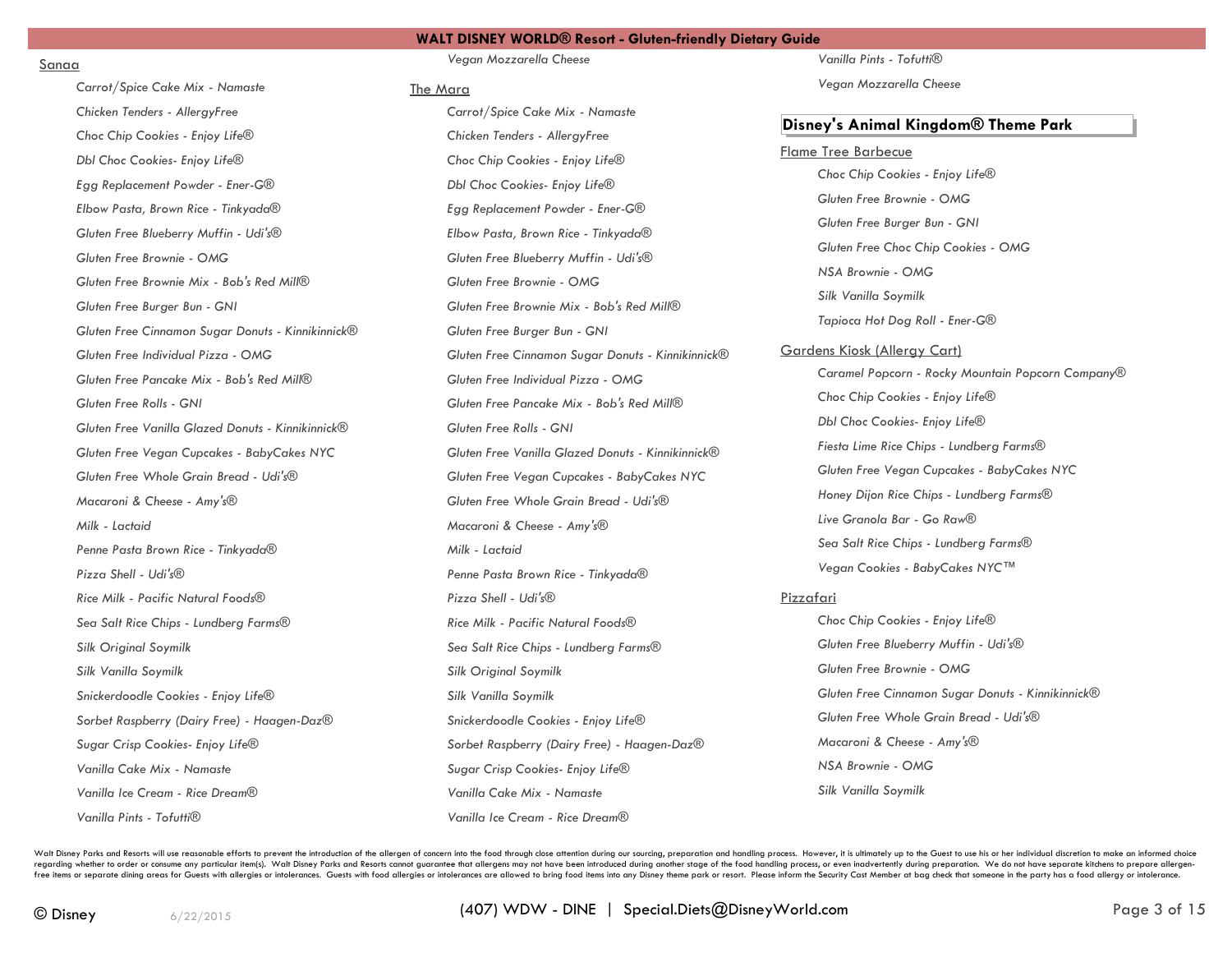### Restaurantosaurus

*Chicken Tenders - AllergyFree Choc Chip Cookies - Enjoy Life® Gluten Free Brownie - OMG Gluten Free Burger Bun - GNI Gluten Free Choc Chip Cookies - OMG Gluten Free Whole Grain Bread - Udi's® Macaroni & Cheese - Amy's® Vanilla Pints - Tofutti®*

# Tusker House Restaurant

*Choc Chip Cookies - Enjoy Life® Dbl Choc Cookies- Enjoy Life® Double Chocolate Muffins Udis Egg Replacement Powder - Ener-G® Elbow Pasta, Brown Rice - Tinkyada® Gluten Free Blueberry Muffin - Udi's®*

*Gluten Free Choc Chip Cookies - OMG Gluten Free Cinnamon Raisin Bagel - Udi's® Gluten Free Cinnamon Sugar Donuts - Kinnikinnick® Gluten Free Plain Bagel - Udi's® Gluten Free Whole Grain Bread - Udi's® Macaroni & Cheese - Amy's® NSA Brownie - OMG Pizza Shell - Udi's® Silk Vanilla Soymilk Snickerdoodle Cookies - Enjoy Life® Sugar Crisp Cookies- Enjoy Life® Vanilla Honey Graham Cookies- Enjoy Life® Vanilla Ice Cream - Rice Dream® Waffle & Pancake Mix - Namaste*

# **Disney's Blizzard Beach Water Park**

### Blizzard Beach

*Chicken Tenders - AllergyFree Choc Chip Cookies - Enjoy Life® Gluten Free Brownie - OMG Gluten Free Choc Chip Cookies - OMG Gluten Free Hamburger Bun Gluten Free Hot Dog Bun Gluten Free Individual Pizza - OMG Macaroni & Cheese - Amy's® Vanilla Pints - Tofutti®*

### **Disney's BoardWalk Resort Area**

# BoardWalk Bakery

*Chocolate Cake Mix - Namaste Double Chocolate Muffins Udis Egg Replacement Powder - Ener-G® Gluten Free Brownie - OMG Gluten Free Choc Chip Cookies - OMG Gluten Free Vegan Blondie Bites - BabyCakes NYC Gluten Free Vegan Brownie Bites - BabyCakes NYC Silk Vanilla Soymilk Unsweetened Coconut Milk Vanilla Cake Mix - Namaste Vegan Cookies - BabyCakes NYC™ White Bread - Udi's®* ESPN Sports Club

> *Gluten Free Brownie - OMG Gluten Free Choc Chip Cookies - OMG Gluten Free Hamburger Bun Silk Original Soymilk Silk Vanilla Soymilk*

### Trattoria al Forno

*Crispy Rice Bar (Berry) - Nature's Path Dinner Roll - Udi's® Gluten Free Blueberry Muffin - Udi's® Gluten Free Brownie - OMG Mozz Cheese Shreds - Daiya™ Pasta, spaghetti gluten free Pizza Shell - Udi's® Rice Milk - Pacific Natural Foods® Silk Original Soymilk Vanilla Ice Cream - Rice Dream® Waffle & Pancake Mix - Namaste White Bread - Udi's®*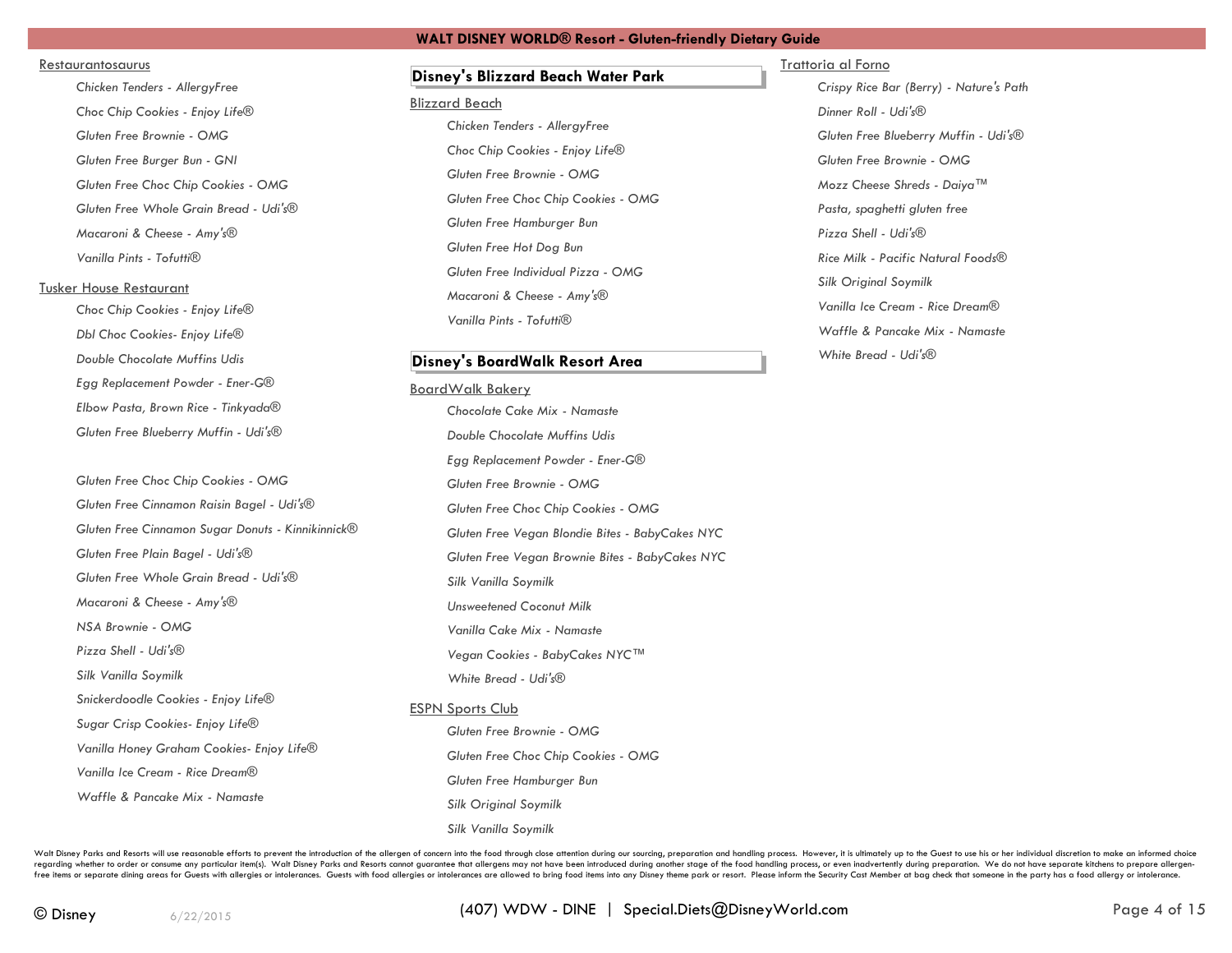*Chicken Tenders - AllergyFree*

# **Disney's Caribbean Beach Resort**

Old Port Royale

*Aproten Low Protein Penne Pasta Chicken Tenders - AllergyFree Chocolate Cake Mix - Namaste Dinner Roll - Udi's® Gluten Free Brownie - OMG Gluten Free Choc Chip Cookies - OMG Gluten Free Cinnamon Sugar Donuts - Kinnikinnick® Gluten Free Hamburger Bun Gluten Free Hot Dog Bun Gluten Free Individual Pizza - OMG Gluten Free Pancake Mix - Bob's Red Mill® Gluten Free Pizza Crust - GNI Gluten Free Plain Bagel - Udi's® Gluten Free Rolls - GNI Macaroni & Cheese - Amy's® Rice Crispy Milk Chocolate Bar - Enjoy Life® Rice Milk - Pacific Natural Foods® Silk Original Soymilk Silk Vanilla Soymilk Soy American Cheese - Tofutti® Soy Free Spread - Earth Balance Spaghetti Brown Rice - Tinkyada® Unsweetened Coconut Milk Vanilla Cake Mix - Namaste Vanilla Ice Cream - Rice Dream® Waffle & Pancake Mix - Namaste White Bread - Udi's®* Shutters at Old Port Royale *Aproten Low Protein Penne Pasta*

*Chocolate Cake Mix - Namaste Dinner Roll - Udi's® Gluten Free Brownie - OMG Gluten Free Choc Chip Cookies - OMG Gluten Free Cinnamon Sugar Donuts - Kinnikinnick® Gluten Free Hamburger Bun Gluten Free Hot Dog Bun Gluten Free Individual Pizza - OMG Gluten Free Pancake Mix - Bob's Red Mill® Gluten Free Pizza Crust - GNI Gluten Free Plain Bagel - Udi's® Gluten Free Rolls - GNI Macaroni & Cheese - Amy's® Rice Crispy Milk Chocolate Bar - Enjoy Life® Rice Milk - Pacific Natural Foods® Silk Original Soymilk Silk Vanilla Soymilk Soy American Cheese - Tofutti® Soy Free Spread - Earth Balance Spaghetti Brown Rice - Tinkyada® Unsweetened Coconut Milk Vanilla Cake Mix - Namaste Vanilla Ice Cream - Rice Dream® Waffle & Pancake Mix - Namaste White Bread - Udi's®*

# **Disney's Contemporary Resort**

California Grill *Elbow Pasta, Brown Rice - Tinkyada® Milk - Lactaid Pizza Shell - Udi's® Safflower Oil - Hollywood® Foods*

*Vanilla Pints - Tofutti® Xanthan Gum - Bob's Red Mill®*

Chef Mickey's *Gluten Free Hamburger Bun*

### Contempo Café

*Chicken Tenders - AllergyFree Choc Chip Cookies - Enjoy Life® Dinner Roll - Udi's® Egg Replacement Powder - Ener-G® Elbow Pasta, Brown Rice - Tinkyada® Gluten Free Blueberry Muffin - Udi's® Gluten Free Cinnamon Raisin Bagel - Udi's® Gluten Free Cinnamon Sugar Donuts - Kinnikinnick® Gluten Free Doughnuts - BabyCakes NYC™ Gluten Free Hamburger Bun Gluten Free Individual Pizza - OMG Gluten Free Pancake Mix - Bob's Red Mill® Gluten Free Plain Bagel - Udi's® Gluten Free Waffles - Van's™ Macaroni & Cheese - Amy's® Milk - Lactaid Penne Pasta Brown Rice - Tinkyada® Soy Free Spread - Earth Balance Waffle & Pancake Mix - Namaste White Bread - Udi's®*

### The Wave

*Dinner Roll - Udi's® Gluten Free Blueberry Muffin - Udi's®*

*Gluten Free Choc Chip Cookies - OMG Gluten Free Hamburger Bun*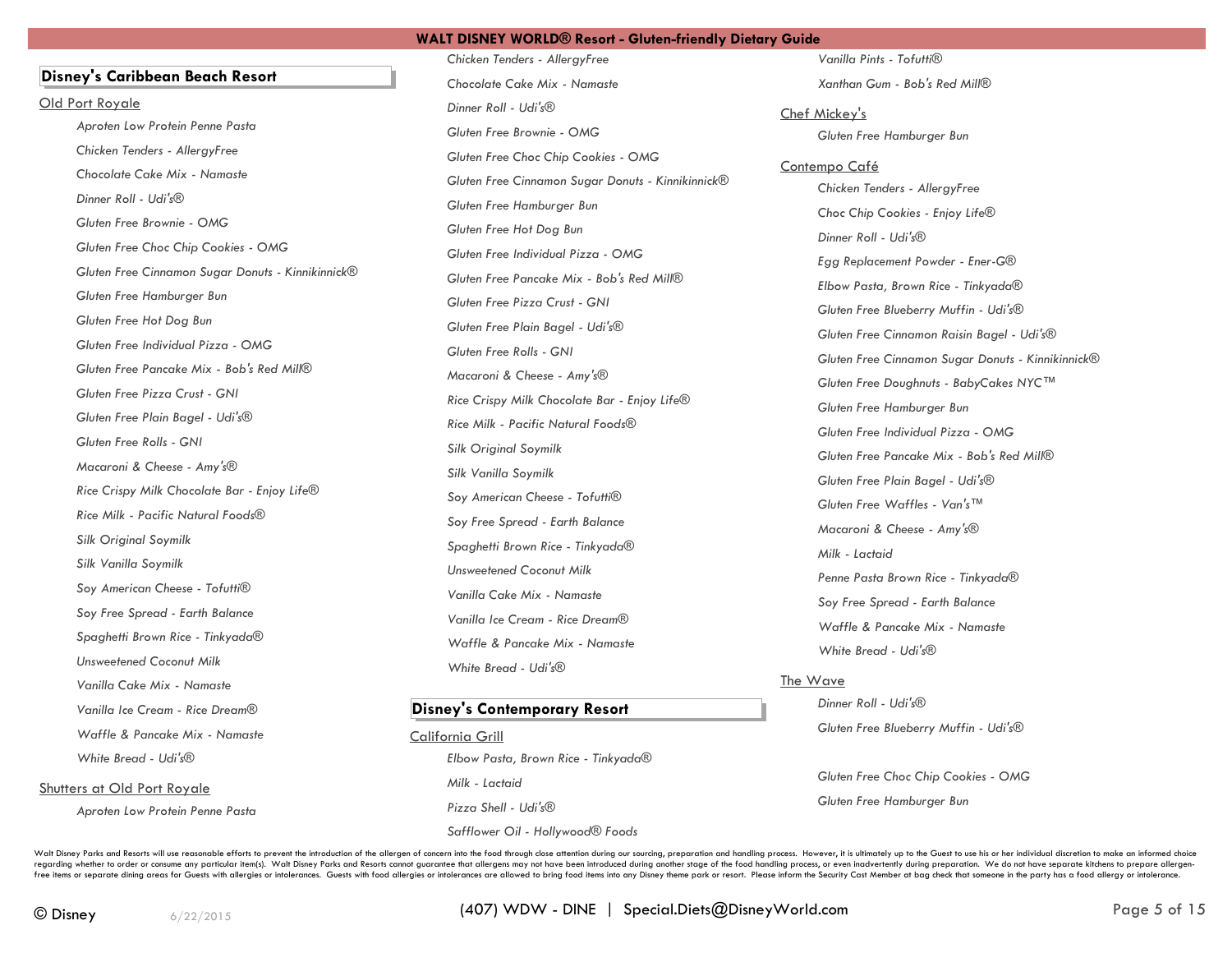# **Disney's Fort Wilderness Resort & Campground**

Mickey's Backyard BBQ *Aproten Low Protein Penne Pasta Chicken Tenders - AllergyFree Choc Chip Cookies - Enjoy Life® Dinner Roll - Udi's® Elbow Pasta, Brown Rice - Tinkyada® Gluten Free Brownie - OMG Gluten Free Hamburger Bun Gluten Free Hot Dog Bun Gluten Free Individual Pizza - OMG Gluten Free Pancake Mix - Bob's Red Mill® Gluten Free Waffles - Van's™ Macaroni & Cheese - Amy's® Mini GF/Vegan Bread Loaves - BabyCakes NYC™ NSA Brownie - OMG Pizza Shell - Udi's® Rice Milk - Pacific Natural Foods® Silk Original Soymilk Silk Vanilla Soymilk Soy Free Spread - Earth Balance Tapioca Hot Dog Roll - Ener-G® Tapioca Roll - Ener-G® Vanilla Ice Cream - Rice Dream® Vanilla Pints - Tofutti®* Pioneer Hall - Hoop De Doo Review *Aproten Low Protein Penne Pasta Chicken Tenders - AllergyFree*

*Choc Chip Cookies - Enjoy Life® Dinner Roll - Udi's® Elbow Pasta, Brown Rice - Tinkyada®*

*Gluten Free Brownie - OMG Gluten Free Hamburger Bun Gluten Free Hot Dog Bun Gluten Free Individual Pizza - OMG Gluten Free Pancake Mix - Bob's Red Mill® Gluten Free Waffles - Van's™ Macaroni & Cheese - Amy's® Mini GF/Vegan Bread Loaves - BabyCakes NYC™ NSA Brownie - OMG Pizza Shell - Udi's® Rice Milk - Pacific Natural Foods® Silk Original Soymilk Silk Vanilla Soymilk Soy Free Spread - Earth Balance Tapioca Hot Dog Roll - Ener-G® Tapioca Roll - Ener-G® Vanilla Ice Cream - Rice Dream® Vanilla Pints - Tofutti®*

Trail's End and Fort Wilderness Bakery *Cuties - Tofutti® Gluten Free Blueberry Muffin - Udi's® Gluten Free Pizza Crust - GNI Gluten Free Plain Bagel - Udi's®*

# **Disney's Grand Floridian Resort & Spa**

1900 Park Fare

*Caramel Popcorn - Rocky Mountain Popcorn Company® Chicken Tenders - AllergyFree Choc Chip Cookies - Enjoy Life® Dbl Choc Cookies- Enjoy Life® Elbow Pasta, Brown Rice - Tinkyada® Gluten Free Baking Flour - Bob's Red Mill®*

*Gluten Free Blueberry Muffin - Udi's® Gluten Free Brownie - OMG Gluten Free Choc Chip Cookies - OMG Gluten Free Cinnamon Sugar Donuts - Kinnikinnick® Gluten Free Hot Dog Bun - GNI Gluten Free Pancake Mix - Bob's Red Mill® Gluten Free Plain Bagel - Udi's® Gluten Free Rolls - GNI Gluten Free Vanilla Glazed Donuts - Kinnikinnick® Live Banana Bread Bar- Go Raw® Live Granola Bar - Go Raw® Macaroni & Cheese - Amy's® Milk - Lactaid Penne Pasta Brown Rice - Tinkyada® Pizza Shell - Udi's® Rice Milk - Pacific Natural Foods® Silk Original Soymilk*

*Silk Vanilla Soymilk Snickerdoodle Cookies - Enjoy Life® Sugar Crisp Cookies- Enjoy Life® Vanilla Honey Graham Cookies- Enjoy Life® Vanilla Ice Cream - Rice Dream® Vanilla Pints - Tofutti® Waffle & Pancake Mix - Namaste White Bread - Udi's® Xanthan Gum - Bob's Red Mill®*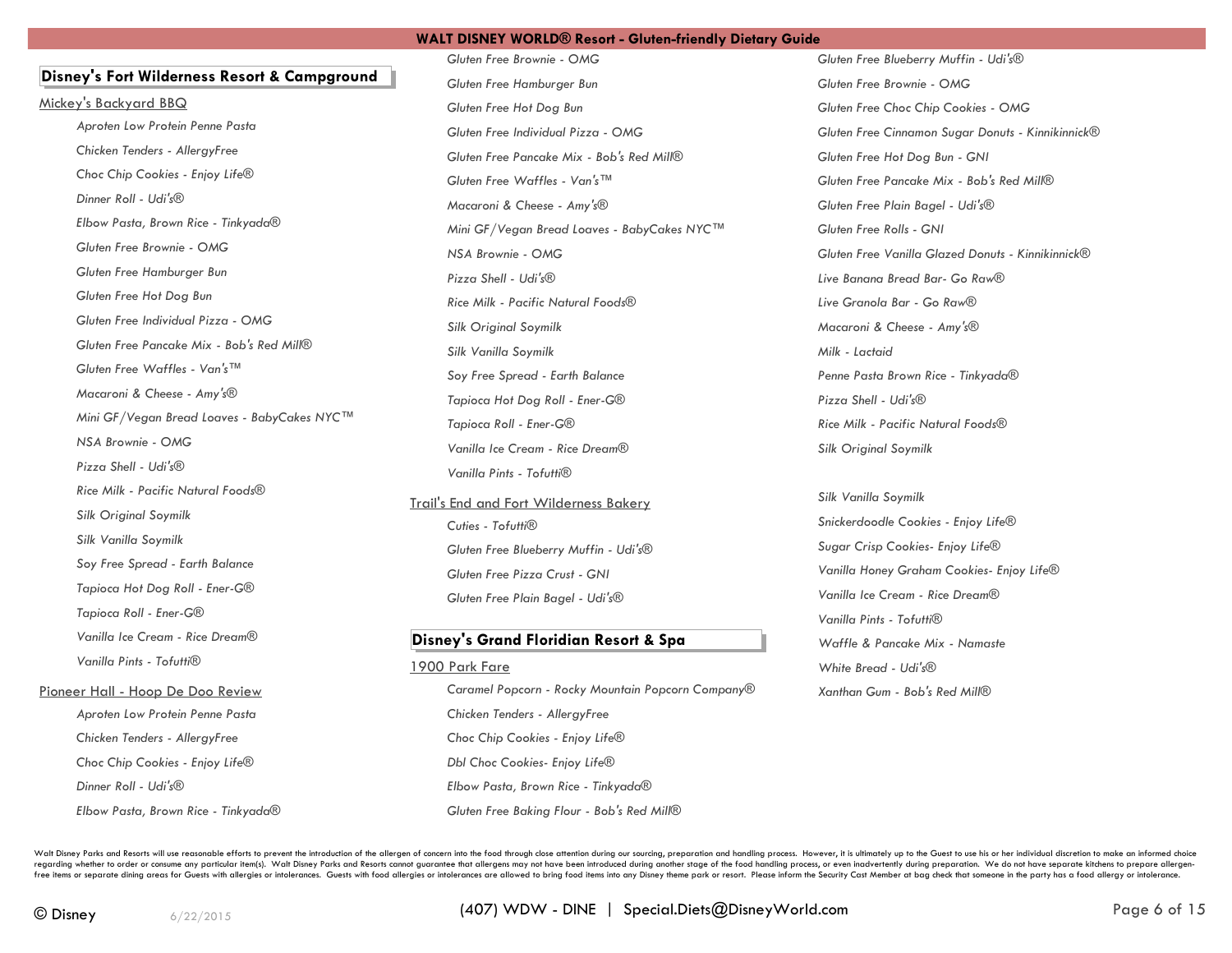Citrico's

*Aproten Low Protein Penne Pasta Chicken Tenders - AllergyFree*

*Choc Chip Cookies - Enjoy Life®*

*Dinner Roll - Udi's®*

*Elbow pasta gluten free*

*Gluten Free Brownie - OMG NSA Brownie - OMG*

*Pasta penne gluten free*

*Silk Original Soymilk*

*Vanilla Ice Cream - Rice Dream®*

*Vanilla Pints - Tofutti® White Rice Flour - Bob's Red Mill®*

### Gasparilla Island Grill

*Caramel Popcorn - Rocky Mountain Popcorn Company® Chicken Tenders - AllergyFree Choc Chip Cookies - Enjoy Life® Chocolate Cake Mix - Namaste Cream Cheese - Tofutti® Dbl Choc Cookies- Enjoy Life® Elbow Pasta, Brown Rice - Tinkyada® Gluten Free Baking Flour - Bob's Red Mill® Gluten Free Blueberry Muffin - Udi's® Gluten Free Brownie - OMG Gluten Free Choc Chip Cookies - OMG*

*Gluten Free Cinnamon Sugar Donuts - Kinnikinnick® Gluten Free Hot Dog Bun - GNI Gluten Free Pancake Mix - Bob's Red Mill® Gluten Free Plain Bagel - Udi's® Gluten Free Rolls - GNI Gluten Free Vanilla Glazed Donuts - Kinnikinnick® Live Banana Bread Bar- Go Raw® Live Granola Bar - Go Raw® Macaroni & Cheese - Amy's® Milk - Lactaid Penne Pasta Brown Rice - Tinkyada® Pizza Shell - Udi's® Rice Milk - Pacific Natural Foods® Silk Original Soymilk*

*Sugar Crisp Cookies- Enjoy Life® Vanilla Honey Graham Cookies- Enjoy Life® Vanilla Ice Cream - Rice Dream® Vanilla Pints - Tofutti® Waffle & Pancake Mix - Namaste White Bread - Udi's® Xanthan Gum - Bob's Red Mill®*

### Grand Floridian Café

*Caramel Popcorn - Rocky Mountain Popcorn Company® Cheddar Cheese Shreds - Daiya™ Chicken Tenders - AllergyFree Choc Chip Cookies - Enjoy Life® Dbl Choc Cookies- Enjoy Life® Elbow Pasta, Brown Rice - Tinkyada® Gluten Free Baking Flour - Bob's Red Mill® Gluten Free Blueberry Muffin - Udi's® Gluten Free Brownie - OMG*

*Gluten Free Choc Chip Cookies - OMG Gluten Free Cinnamon Sugar Donuts - Kinnikinnick® Gluten Free Hot Dog Bun - GNI Gluten Free Pancake Mix - Bob's Red Mill® Gluten Free Plain Bagel - Udi's® Gluten Free Rolls - GNI Gluten Free Vanilla Glazed Donuts - Kinnikinnick® Live Banana Bread Bar- Go Raw® Live Granola Bar - Go Raw® Macaroni & Cheese - Amy's® Milk - Lactaid Penne Pasta Brown Rice - Tinkyada® Pizza Shell - Udi's® Rice Milk - Pacific Natural Foods® Silk Original Soymilk*

*Silk Vanilla Soymilk Snickerdoodle Cookies - Enjoy Life® Sugar Crisp Cookies- Enjoy Life® Vanilla Honey Graham Cookies- Enjoy Life® Vanilla Ice Cream - Rice Dream® Vanilla Pints - Tofutti® Waffle & Pancake Mix - Namaste White Bread - Udi's® Xanthan Gum - Bob's Red Mill®*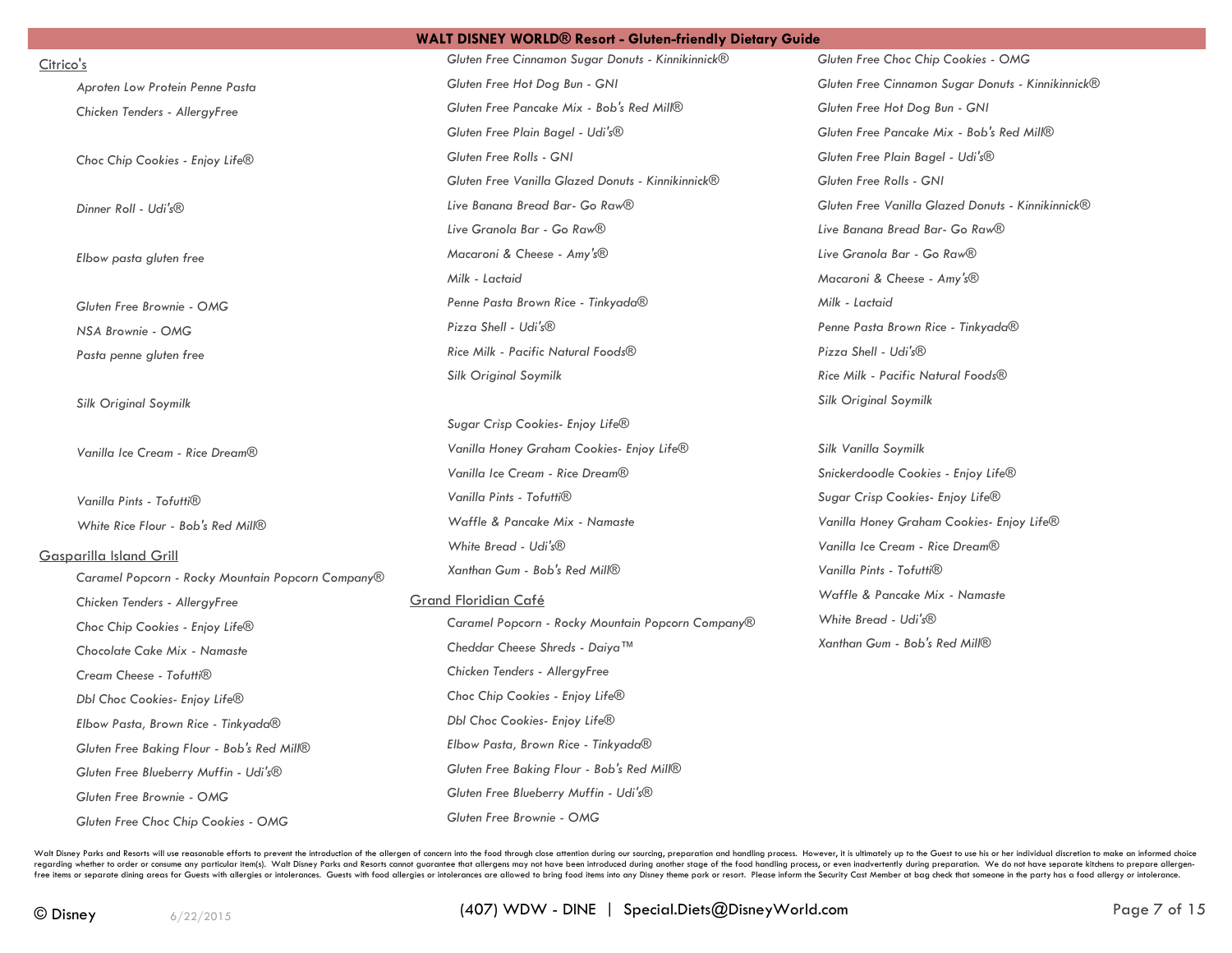Narcoossee's

*Chicken Tenders - AllergyFree*

*Choc Chip Cookies - Enjoy Life®*

*Gluten Free Brownie - OMG*

*Gluten Free Burger Bun - GNI*

*Gluten Free Hamburger Bun*

*Pasta penne gluten free*

*Silk Vanilla Soymilk*

*Tamari, WF and Red. Sodium - San-J*

*Tapioca Roll - Ener-G®*

*Vanilla Honey Graham Cookies- Enjoy Life®*

*Vanilla Pints - Tofutti®*

Victoria & Albert's *Gluten Free Rolls - GNI Silk Original Soymilk*

### **Disney's Hollywood Studios®**

ABC Commissary *Chicken Tenders - AllergyFree Choc Chip Cookies - Enjoy Life® Gluten Free Brownie - OMG Gluten Free Hamburger Bun*

Backlot Express

*Chicken Tenders - AllergyFree*

*Rice Milk - Pacific Natural Foods® White Bread - Udi's®*

Hollywood & Vine

*Aproten Low Protein Penne Pasta Chicken Tenders - AllergyFree Choc Chip Cookies - Enjoy Life® Dinner Roll - Udi's® Double Chocolate Muffins Udis Elbow Pasta, Brown Rice - Tinkyada® Gluten Free Blueberry Muffin - Udi's® Gluten Free Brownie - OMG Gluten Free Brownie Mix - Bob's Red Mill® Gluten Free Cinnamon Raisin Bagel - Udi's® Gluten Free Hot Dog Bun Gluten Free Hot Dog Bun - GNI Gluten Free Individual Pizza - OMG Gluten Free Pizza Crust - GNI Gluten Free Plain Bagel - Udi's® Gluten Free Rolls - GNI Gluten Free Whole Grain Bread - Udi's® Gluten/Wheat Free French Toast Sticks Macaroni & Cheese - Amy's® Quiona Pasta, GF, Elbows - Ancient Harvest® Silk Vanilla Soymilk Sorbet Raspberry (Dairy Free) - Haagen-Daz® Soy American Cheese - Tofutti® Spaghetti Brown Rice - Tinkyada® Vanilla Ice Cream - Rice Dream® Vanilla Pints - Tofutti® White Rice Flour - Bob's Red Mill®*

*Elbow Pasta, Brown Rice - Tinkyada® Gluten Free Hot Dog Bun - GNI Gluten Free Rolls - GNI Spaghetti Brown Rice - Tinkyada® Vanilla Ice Cream - Rice Dream® Vanilla Pints - Tofutti®*

Mama Melrose's Ristorante Italiano *Aproten Low Protein Penne Pasta Choc Chip Cookies - Enjoy Life® Gluten Free Rolls - GNI Penne Pasta Brown Rice - Tinkyada® Pizza Shell - Udi's® Potato Flour Rice Milk - Pacific Natural Foods® Spaghetti Brown Rice - Tinkyada® Vanilla Ice Cream - Rice Dream® Vegan Mozzarella Cheese Xanthan Gum - Bob's Red Mill®*

# Pizza Planet

*Choc Chip Cookies - Enjoy Life® Gluten Free Brownie - OMG Pizza Shell - Udi's® Vegan Mozzarella Cheese*

Walt Disney Parks and Resorts will use reasonable efforts to prevent the introduction of the allergen of concern into the food through close attention during our sourcing, preparation and handling process. However, it is u regarding whether to order or consume any particular item(s). Walt Disney Parks and Resorts cannot guarantee that allergens may not have been introduced during another stage of the food handling process, or even inadverten free items or separate dining areas for Guests with allergies or intolerances. Guests with food allergies or intolerances with food allergies or intolerances are allowed to bring food items into any Disney theme park or re

Hollywood Brown Derby

*Chicken Tenders - AllergyFree*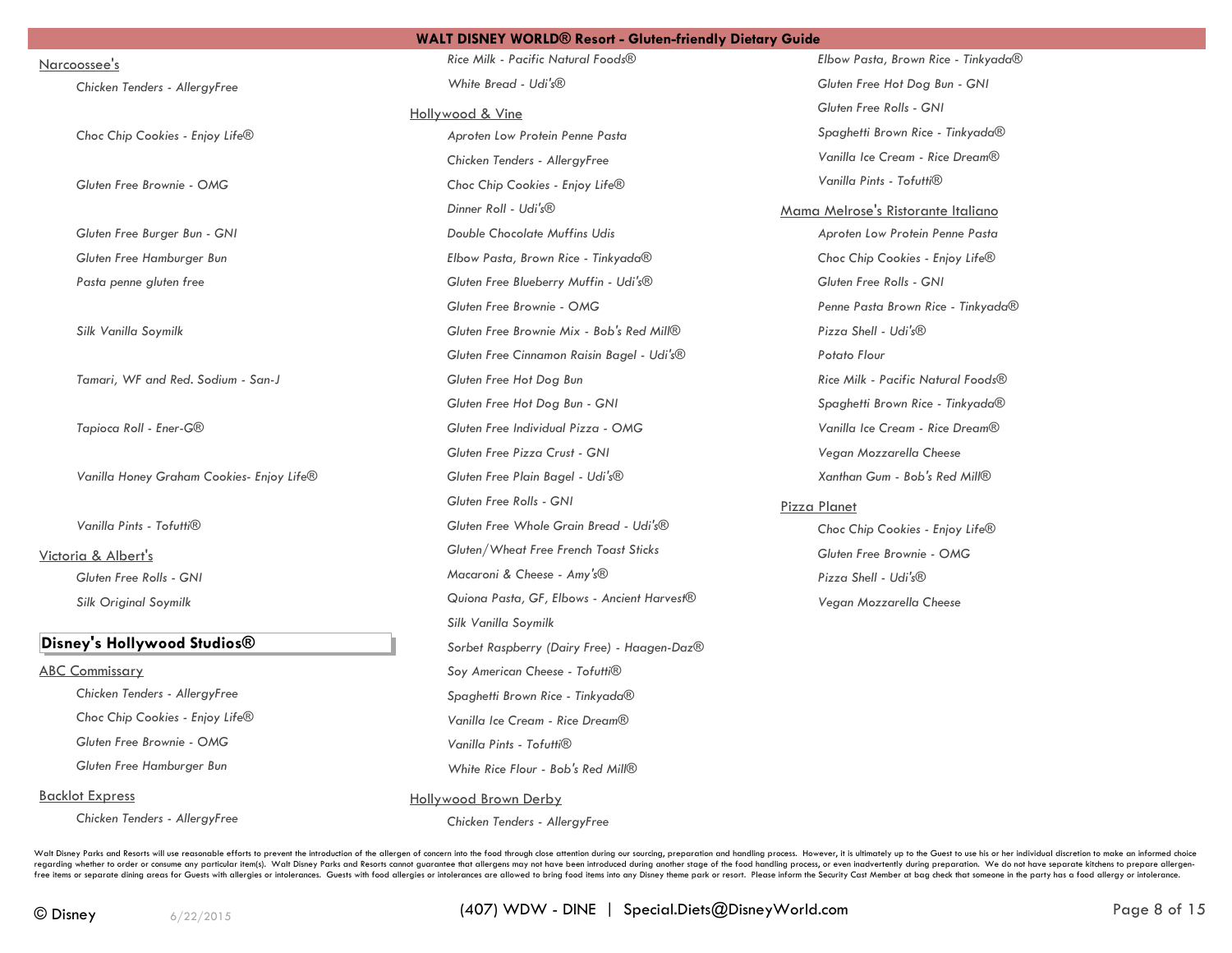### Prime Time Cafe

*Aproten Low Protein Penne Pasta Chicken Tenders - AllergyFree Choc Chip Cookies - Enjoy Life® Dinner Roll - Udi's® Double Chocolate Muffins Udis Elbow Pasta, Brown Rice - Tinkyada® Gluten Free Blueberry Muffin - Udi's® Gluten Free Brownie - OMG Gluten Free Brownie Mix - Bob's Red Mill® Gluten Free Cinnamon Raisin Bagel - Udi's® Gluten Free Hot Dog Bun Gluten Free Hot Dog Bun - GNI Gluten Free Individual Pizza - OMG Gluten Free Pizza Crust - Bob's Red Mill® Gluten Free Plain Bagel - Udi's® Gluten Free Rolls - GNI Gluten Free Whole Grain Bread - Udi's® Gluten/Wheat Free French Toast Sticks Macaroni & Cheese - Amy's® Quiona Pasta, GF, Elbows - Ancient Harvest® Sea Salt Rice Chips - Lundberg Farms® Silk Vanilla Soymilk Sorbet Raspberry (Dairy Free) - Haagen-Daz® Soy American Cheese - Tofutti® Vanilla Ice Cream - Rice Dream® Vanilla Pints - Tofutti® White Rice Flour - Bob's Red Mill®* Sci-Fi Dine-In Theater *Aproten Low Protein Penne Pasta Chicken Tenders - AllergyFree*

*Elbow Pasta, Brown Rice - Tinkyada® Gluten Free Brownie - OMG Gluten Free Hot Dog Bun Macaroni & Cheese - Amy's® Penne Pasta Brown Rice - Tinkyada® Pizza Shell - Udi's® Rice Milk - Pacific Natural Foods® Silk Original Soymilk Vanilla Ice Cream - Rice Dream® Vanilla Pints - Tofutti®*

### Studio Catering Co.

*Chicken Tenders - AllergyFree Rice Milk - Pacific Natural Foods® White Bread - Udi's®*

Sunset Ranch Market, Starring Roll's Bakery, Min & Bill's *Chicken Tenders - AllergyFree Vanilla Ice Cream - Rice Dream® Vanilla Pints - Tofutti®*

# **Disney's Polynesian Resort**

### Captain Cook's

*Chicken Tenders - AllergyFree Choc Chip Cookies - Enjoy Life® Gluten Free Baking Flour - Bob's Red Mill® Gluten Free Brownie - OMG Gluten Free Burger Bun - GNI Gluten Free Hot Dog Bun - GNI Gluten Free Plain Bagel - Udi's® Gluten Free Rolls - GNI Rice Milk - Pacific Natural Foods® Silk Original Soymilk Silk Vanilla Soymilk*

*Snickerdoodle Cookies - Enjoy Life® Tamari, WF and Red. Sodium - San-J Vanilla Ice Cream - Rice Dream®*

### Disney's Polynesian Resort

*Chicken Tenders - AllergyFree Choc Chip Cookies - Enjoy Life® Gluten Free Baking Flour - Bob's Red Mill® Gluten Free Brownie - OMG Gluten Free Burger Bun - GNI Gluten Free Hot Dog Bun - GNI Gluten Free Plain Bagel - Udi's® Gluten Free Rolls - GNI Rice Milk - Pacific Natural Foods® Silk Original Soymilk Silk Vanilla Soymilk Snickerdoodle Cookies - Enjoy Life® Tamari, WF and Red. Sodium - San-J Vanilla Ice Cream - Rice Dream®*

Walt Disney Parks and Resorts will use reasonable efforts to prevent the introduction of the allergen of concern into the food through close attention during our sourcing, preparation and handling process. However, it is u regarding whether to order or consume any particular item(s). Walt Disney Parks and Resorts cannot guarantee that allergens may not have been introduced during another stage of the food handling process, or even inadverten free items or separate dining areas for Guests with allergies or intolerances. Guests with food allergies or intolerances with food allergies or intolerances are allowed to bring food items into any Disney theme park or re

*Choc Chip Cookies - Enjoy Life®*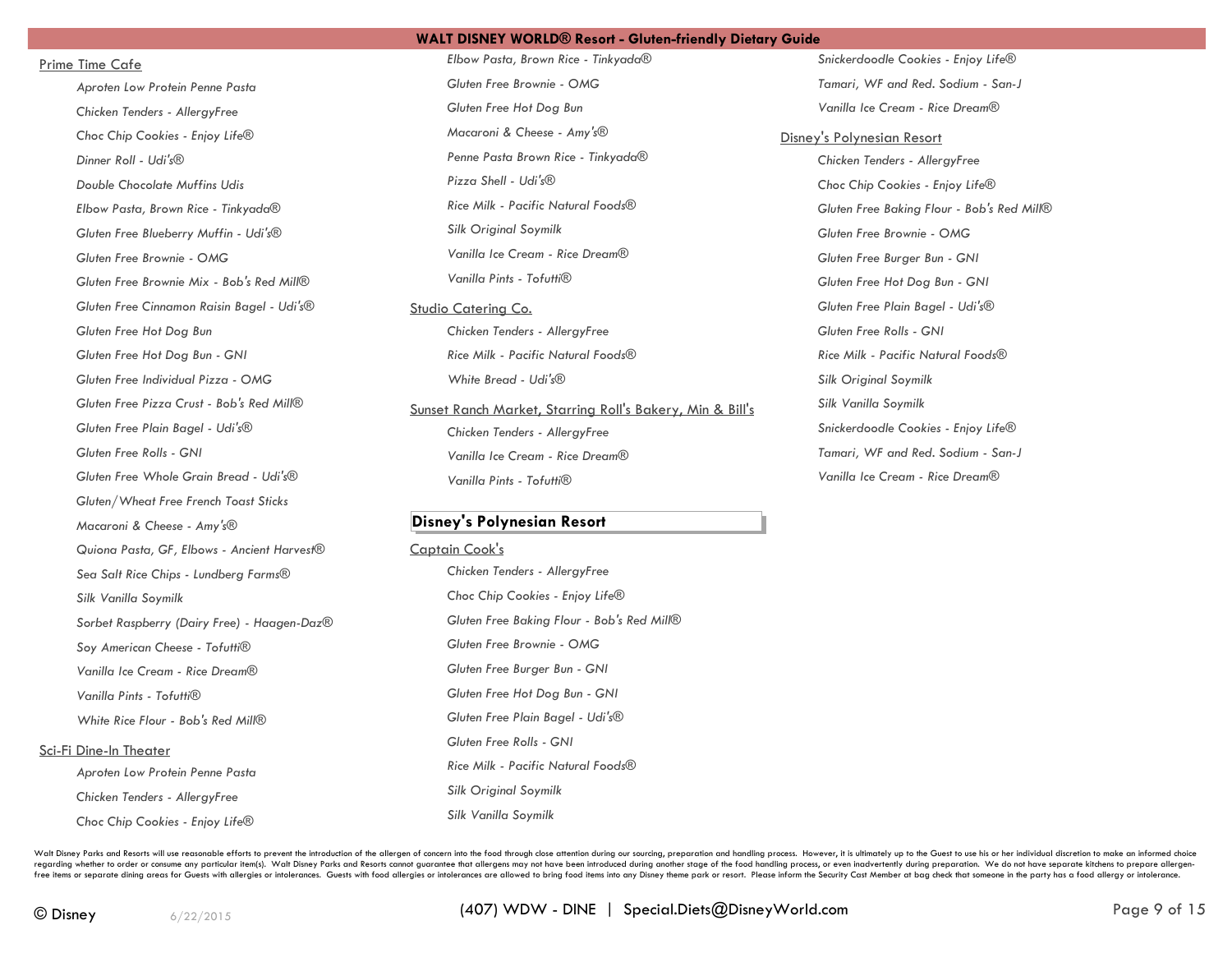### Kona Café

*Chicken Tenders - AllergyFree Choc Chip Cookies - Enjoy Life® Gluten Free Baking Flour - Bob's Red Mill® Gluten Free Brownie - OMG Gluten Free Burger Bun - GNI Gluten Free Hot Dog Bun - GNI Gluten Free Plain Bagel - Udi's® Gluten Free Rolls - GNI Rice Milk - Pacific Natural Foods® Silk Original Soymilk Silk Vanilla Soymilk Snickerdoodle Cookies - Enjoy Life® Tamari, WF and Red. Sodium - San-J Vanilla Ice Cream - Rice Dream®*

# Ohana

*Chicken Tenders - AllergyFree Choc Chip Cookies - Enjoy Life® Gluten Free Baking Flour - Bob's Red Mill® Gluten Free Brownie - OMG Gluten Free Burger Bun - GNI Gluten Free Hot Dog Bun - GNI Gluten Free Plain Bagel - Udi's® Gluten Free Rolls - GNI Rice Milk - Pacific Natural Foods® Silk Original Soymilk Silk Vanilla Soymilk Snickerdoodle Cookies - Enjoy Life® Tamari, WF and Red. Sodium - San-J Vanilla Ice Cream - Rice Dream®*

# **Disney's Pop Century Resort/Art of Animation R**

Everything Pop Shopping and Dining *Aproten Low Protein Penne Pasta Caramel Popcorn - Rocky Mountain Popcorn Company® Chicken Tenders - AllergyFree Choc Chip Cookies - Enjoy Life® Egg Replacement Powder - Ener-G® Gluten Free Baking Flour - Bob's Red Mill® Gluten Free Blueberry Muffin - Udi's® Gluten Free Burger Bun - GNI Gluten Free Hamburger Bun Gluten Free Hot Dog Bun Gluten Free Hot Dog Bun - GNI Gluten Free Individual Pizza - OMG Gluten Free Pancake Mix - Bob's Red Mill® Gluten Free Pizza Crust - Bob's Red Mill® Gluten Free Pizza Crust - GNI Gluten Free Plain Bagel - Udi's® Gluten Free Rolls - GNI Gluten Free Vegan Cupcakes - BabyCakes NYC Gluten Free Whole Grain Bread - Udi's® Pizza Shell - Udi's® Rice Milk - Pacific Natural Foods®*

**WALT DISNEY WORLD® Resort - Gluten-friendly Dietary Guide**

*Silk Vanilla Soymilk Soy Free Spread - Earth Balance Tapioca Hot Dog Roll - Ener-G® Tapioca Roll - Ener-G® Vegan Mozzarella Cheese*

*Silk Original Soymilk*

Landscapes of Flavor

*Caramel Popcorn - Rocky Mountain Popcorn Company® Cheddar Cheese Shreds - Daiya™*

*Chicken Tenders - AllergyFree Dinner Roll - Udi's® Double Chocolate Muffins Udis Egg Replacement Powder - Ener-G® Falafel Chips*

*Fiesta Lime Rice Chips - Lundberg Farms® Gluten Free Baking Flour - Bob's Red Mill® Gluten Free Blueberry Muffin - Udi's® Gluten Free Burger Bun - GNI Gluten Free Hamburger Bun Gluten Free Hot Dog Bun Gluten Free Hot Dog Bun - GNI Gluten Free Individual Pizza - OMG Gluten Free Pizza Crust - GNI Gluten Free Plain Bagel - Udi's® Gluten Free Rolls - GNI Gluten Free Whole Grain Bread - Udi's® Honey Dijon Rice Chips - Lundberg Farms® Macaroni & Cheese - Amy's® Milk - Lactaid Silk Original Soymilk*

*Silk Vanilla Soymilk Soy American Cheese - Tofutti® Spaghetti Brown Rice - Tinkyada® Vanilla Ice Cream - Rice Dream® Vegan Mozzarella Cheese*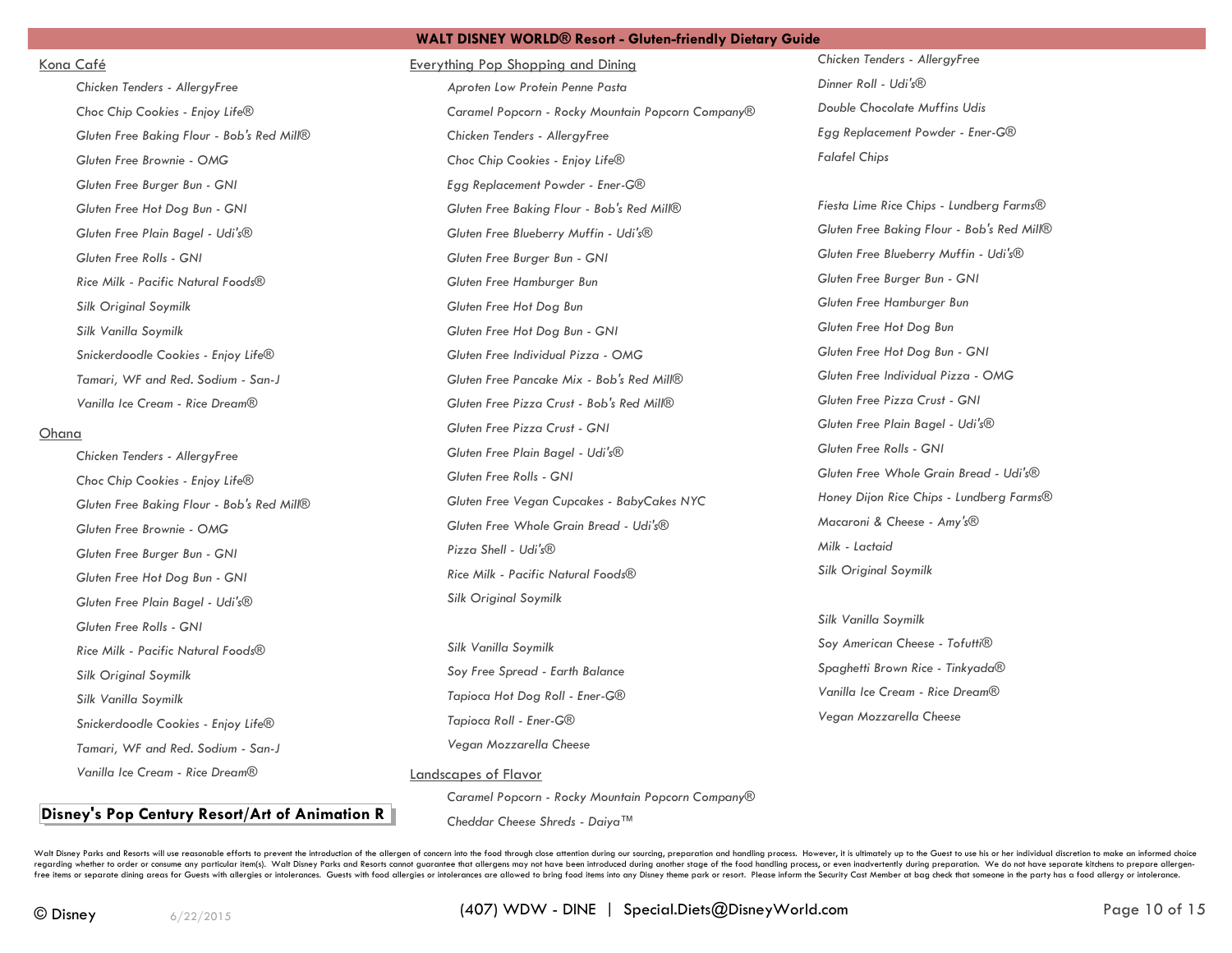**Disney's Port Orleans Resort**

Port Orleans Resort - French Quarter *Chicken Tenders - AllergyFree Choc Chip Cookies - Enjoy Life® Cup4Cup Gluten Free Flour Dinner Roll - Udi's® Gluten Free Baking Flour - Bob's Red Mill® Gluten Free Cinnamon Sugar Donuts - Kinnikinnick® Gluten Free Hamburger Bun*

> *Gluten Free Hot Dog Bun Gluten Free Individual Pizza - OMG Gluten Free Pizza Crust - Bob's Red Mill® Gluten Free Rolls - GNI Macaroni & Cheese - Amy's® Milk - Lactaid Mozz Cheese Shreds - Daiya™ NSA Brownie - OMG Pasta penne gluten free Pasta, spaghetti gluten free Vanilla Ice Cream - Rice Dream®*

### Port Orleans Resort - Riverside

*Chicken Tenders - AllergyFree Choc Chip Cookies - Enjoy Life® Cup4Cup Gluten Free Flour Cup4Cup Gluten Free Pancake Mix*

*Dinner Roll - Udi's® Elbow pasta gluten free GF Flour*

*Gluten Free Blueberry Muffin - Udi's® Gluten Free Brownie - OMG Gluten Free Cinnamon Raisin Bagel - Udi's® Gluten Free Cinnamon Sugar Donuts - Kinnikinnick® Gluten Free Hamburger Bun*

*Gluten Free Hot Dog Bun*

*Gluten Free Individual Pizza - OMG Gluten Free Vanilla Glazed Donuts - Kinnikinnick® Macaroni & Cheese - Amy's® Milk - Lactaid Mozz Cheese Shreds - Daiya™ NSA Brownie - OMG Pasta penne gluten free Pasta, spaghetti gluten free Pizza Shell - Udi's® Rice Milk - Pacific Natural Foods® Waffle & Pancake Mix - Namaste*

# **Disney's Saratoga Springs Resort & Spa**

# Artist's Palette

*Chicken Tenders - AllergyFree Choc Chip Cookies - Enjoy Life® Egg Replacement Powder - Ener-G® Fiesta Lime Rice Chips - Lundberg Farms® Gluten Free Brownie - OMG Gluten Free Pancake Mix - Bob's Red Mill® Gluten Free Plain Bagel - Udi's® Gluten Free Whole Grain Bread - Udi's® Honey Dijon Rice Chips - Lundberg Farms® Live Granola Bar - Go Raw® Macaroni & Cheese - Amy's®*

*NSA Brownie - OMG Pizza Shell - Udi's® Sea Salt Rice Chips - Lundberg Farms®*

The Turf Club Bar & Grill *Chicken Tenders - AllergyFree Choc Chip Cookies - Enjoy Life® Elbow Pasta, Brown Rice - Tinkyada® Gluten Free Brownie - OMG Gluten Free Hot Dog Bun Macaroni & Cheese - Amy's® NSA Brownie - OMG Pizza Shell - Udi's® Tapioca Roll - Ener-G®*

# **Disney's Typhoon Lagoon Water Park**

Disney's Typhoon Lagoon Water Park *Chicken Tenders - AllergyFree Choc Chip Cookies - Enjoy Life® Gluten Free Brownie - OMG Gluten Free Choc Chip Cookies - OMG Gluten Free Hamburger Bun Gluten Free Hot Dog Bun Gluten Free Individual Pizza - OMG Macaroni & Cheese - Amy's® Vanilla Pints - Tofutti®*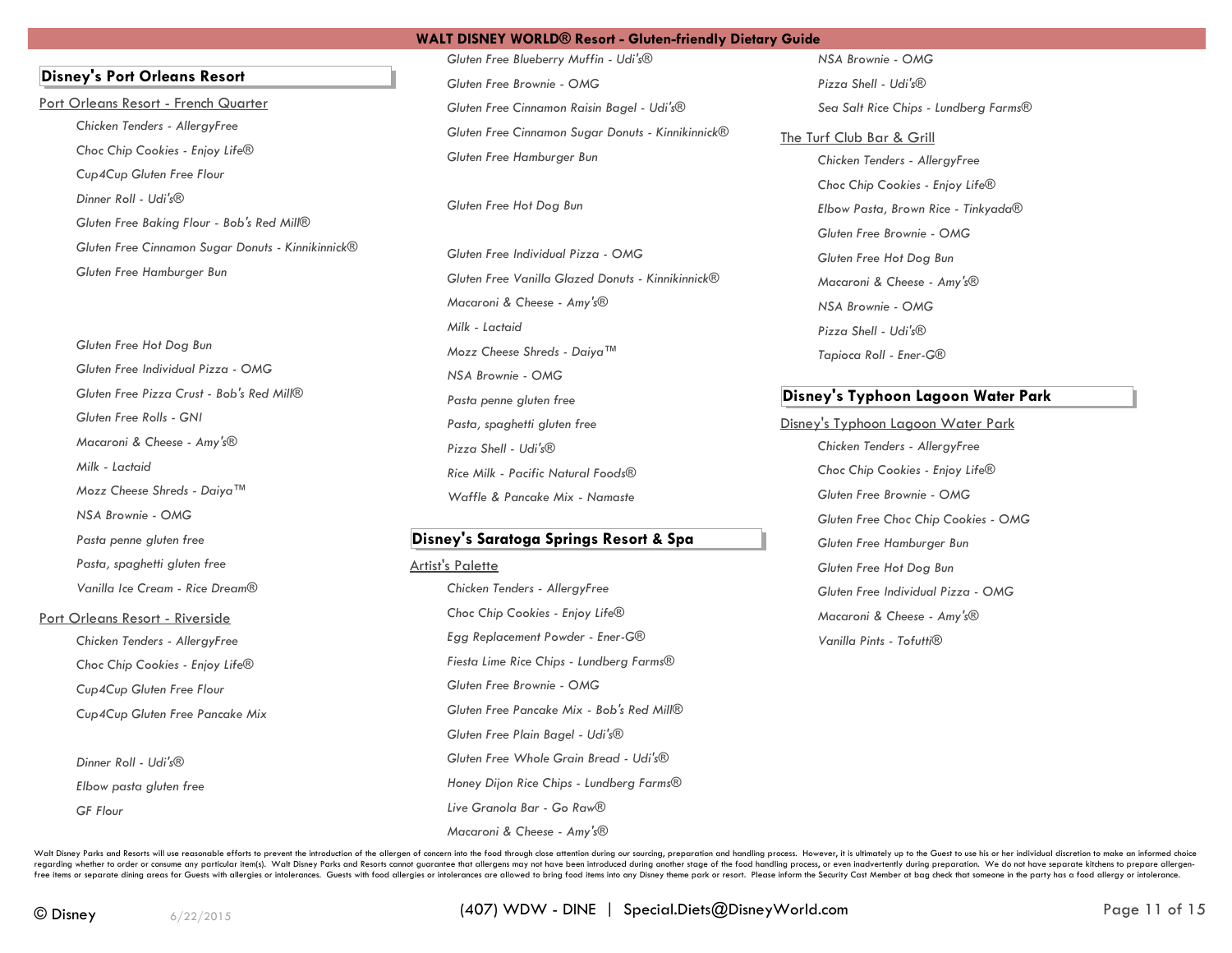# **Disney's Wilderness Lodge**

#### Artist Point

*Carrot/Spice Cake Mix - Namaste Chicken Tenders - AllergyFree Chocolate Cake Mix - Namaste Gluten Free Brownie - OMG Gluten Free Brownie Mix - Bob's Red Mill® Gluten Free Hamburger Bun Gluten Free Pancake Mix - Bob's Red Mill® Gluten Free Rolls - GNI NSA Brownie - OMG Pizza Shell - Udi's® Silk Original Soymilk Spaghetti Brown Rice - Tinkyada® Vanilla Cake Mix - Namaste Vanilla Ice Cream - Rice Dream® Vanilla Pints - Tofutti® Waffle & Pancake Mix - Namaste White Bread - Udi's® Xanthan Gum - Bob's Red Mill®*

### Roaring Forks

*Carrot/Spice Cake Mix - Namaste Chicken Tenders - AllergyFree Chocolate Cake Mix - Namaste Gluten Free Brownie - OMG Gluten Free Brownie Mix - Bob's Red Mill® Gluten Free Hamburger Bun Gluten Free Pancake Mix - Bob's Red Mill® Gluten Free Rolls - GNI NSA Brownie - OMG Pizza Shell - Udi's®*

*Silk Original Soymilk Spaghetti Brown Rice - Tinkyada® Vanilla Cake Mix - Namaste Vanilla Ice Cream - Rice Dream® Vanilla Pints - Tofutti® Waffle & Pancake Mix - Namaste White Bread - Udi's® Xanthan Gum - Bob's Red Mill®*

Whispering Canyon Café *Carrot/Spice Cake Mix - Namaste Chicken Tenders - AllergyFree Chocolate Cake Mix - Namaste Gluten Free Brownie - OMG Gluten Free Brownie Mix - Bob's Red Mill® Gluten Free Hamburger Bun Gluten Free Pancake Mix - Bob's Red Mill® Gluten Free Rolls - GNI NSA Brownie - OMG Pizza Shell - Udi's® Silk Original Soymilk Spaghetti Brown Rice - Tinkyada® Vanilla Cake Mix - Namaste Vanilla Ice Cream - Rice Dream® Vanilla Pints - Tofutti® Waffle & Pancake Mix - Namaste White Bread - Udi's® Xanthan Gum - Bob's Red Mill®*

# **Disney's Yacht & Beach Club Resorts**

Beaches & Cream Soda Shop *Gluten Free Brownie - OMG Gluten Free Choc Chip Cookies - OMG* *Gluten Free Hamburger Bun Gluten Free Hot Dog Bun Silk Original Soymilk Silk Vanilla Soymilk Vanilla Ice Cream - Rice Dream® Vanilla Pints - Tofutti®*

# Cape May Café

*Chicken Tenders - AllergyFree Chocolate Cake Mix - Namaste Dbl Choc Cookies- Enjoy Life® Elbow Pasta, Brown Rice - Tinkyada® Gluten Free Brownie - OMG Gluten Free Cinnamon Raisin Bagel - Udi's® Gluten Free Doughnuts - BabyCakes NYC™ Gluten Free Individual Pizza - OMG Gluten Free Pancake Mix - Bob's Red Mill® Gluten Free Rolls - GNI Gluten Free Vegan Brownie Bites - BabyCakes NYC Macaroni & Cheese - Amy's® Penne Pasta Brown Rice - Tinkyada® Rice Milk - Pacific Natural Foods® Silk Original Soymilk Silk Vanilla Soymilk Vegan Cookies - BabyCakes NYC™ Vegan Loaf Cake, Assorted Flavors - BabyCakes NYC™*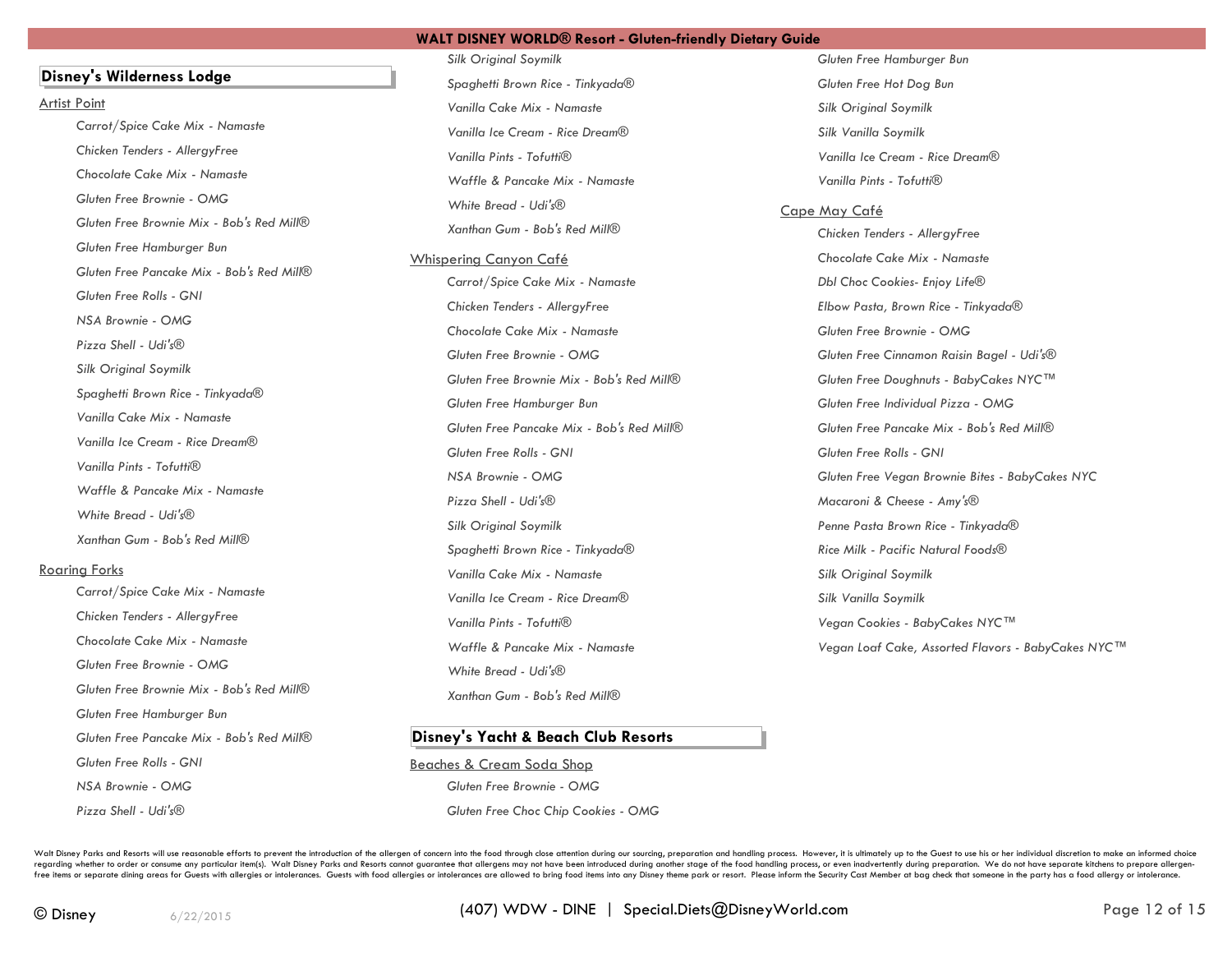# Captain's Grille

*Almond Milk, Plain Chicken Tenders - AllergyFree Choc Chip Cookies - Enjoy Life® Dbl Choc Cookies- Enjoy Life® Double Chocolate Muffins Udis Egg Replacement Powder - Ener-G® Elbow Pasta, Brown Rice - Tinkyada® Gluten Free Blueberry Muffin - Udi's® Gluten Free Hamburger Bun Gluten Free Hot Dog Bun Gluten Free Pancake Mix - Bob's Red Mill® Gluten Free Whole Grain Bread - Udi's® Pasta penne gluten free Rice Milk - Pacific Natural Foods® Silk Original Soymilk*

*Soy Free Spread - Earth Balance Vanilla Ice Cream - Rice Dream® Waffle & Pancake Mix - Namaste*

*Xanthan Gum - Bob's Red Mill®*

Disney's Yacht & Beach Club Resorts *Almond Milk, Plain*

Yachtsman Steakhouse

*Elbow Pasta, Brown Rice - Tinkyada® Gluten Free Rolls - GNI Goat Milk*

# **Downtown Disney® Area**

Disney Quest - FoodQuest

*Chicken Tenders - AllergyFree*

*Gluten Free Brownie - OMG Gluten Free Choc Chip Cookies - OMG Gluten Free Hamburger Bun Gluten Free Individual Pizza - OMG Macaroni & Cheese - Amy's® Tapioca Hot Dog Roll - Ener-G®*

# **Epcot® Park**

Akershus Restaurant *Choc Chip Cookies - Enjoy Life® Cup4Cup Gluten Free Flour Gluten Free Blueberry Muffin - Udi's® Gluten Free Waffles - Van's™ Macaroni & Cheese - Amy's® Potato Flour Rice Milk - Pacific Natural Foods® Silk Original Soymilk Silk Vanilla Soymilk Snickerdoodle Cookies - Enjoy Life® Soy Free Spread - Earth Balance Sugar Crisp Cookies- Enjoy Life® Tapioca Roll - Ener-G® Vanilla Pints - Tofutti®*

### Biergarten Restaurant

*Choc Chip Cookies - Enjoy Life® Elbow Pasta, Brown Rice - Tinkyada® Gluten Free Brownie - OMG Gluten Free Hot Dog Bun Rice Crispy Milk Chocolate Bar - Enjoy Life® Silk Original Soymilk Spaghetti Brown Rice - Tinkyada® Tapioca Roll - Ener-G®*

Coral Reef Restaurant

*Chicken Tenders - AllergyFree Choc Chip Cookies - Enjoy Life® Dbl Choc Cookies- Enjoy Life® Macaroni & Cheese - Amy's® Silk Vanilla Soymilk Snickerdoodle Cookies - Enjoy Life® Tapioca Roll - Ener-G® Vanilla Ice Cream - Rice Dream® Vanilla Pints - Tofutti®*

# Electric Umbrella Restaurant

*Chicken Tenders - AllergyFree Gluten Free Burger Bun - GNI Macaroni & Cheese - Amy's® NSA Brownie - OMG*

### Le Cellier

*Penne Pasta Brown Rice - Tinkyada® Silk Original Soymilk Soy Free Spread - Earth Balance Tapioca Roll - Ener-G® Vanilla Ice Cream - Rice Dream® Vanilla Pints - Tofutti®*

### Liberty Inn

*Chicken Tenders - AllergyFree Gluten Free Burger Bun - GNI Macaroni & Cheese - Amy's® NSA Brownie - OMG*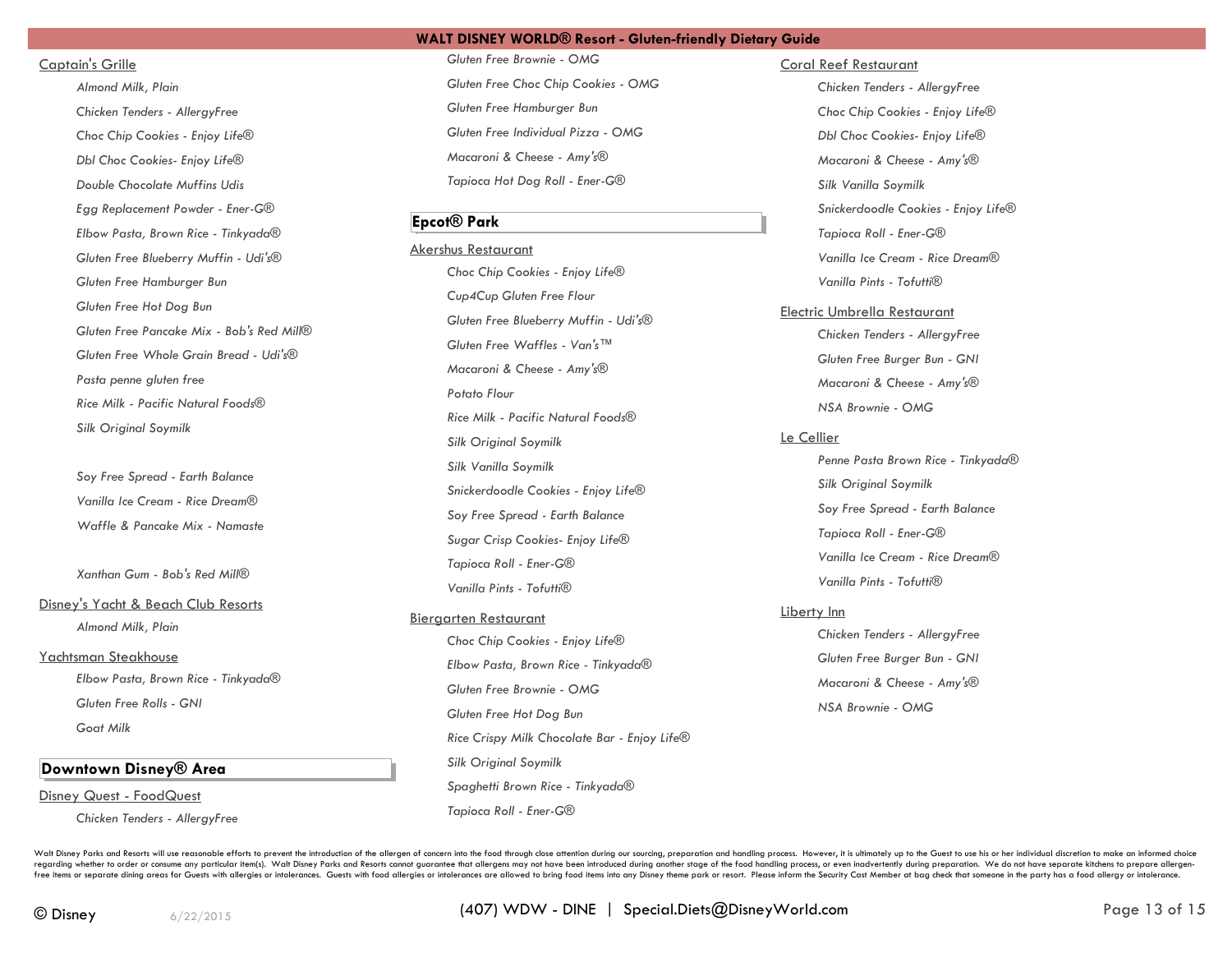### Rose & Crown Restaurant

*Aproten Low Protein Penne Pasta Spaghetti Brown Rice - Tinkyada® Vanilla Ice Cream - Rice Dream® Vanilla Pints - Tofutti®*

### Sunshine Seasons

*Caramel Popcorn - Rocky Mountain Popcorn Company® Choc Chip Cookies - Enjoy Life® Dbl Choc Cookies- Enjoy Life® Macaroni & Cheese - Amy's® NSA Brownie - OMG Rice Crispy Milk Chocolate Bar - Enjoy Life® Silk Vanilla Soymilk*

### The Garden Grill

*Choc Chip Cookies - Enjoy Life® Dbl Choc Cookies- Enjoy Life® Gluten Free Rolls - GNI Macaroni & Cheese - Amy's® Silk Vanilla Soymilk*

# **ESPN Wide World of Sports**

ESPN Wide World of Sports Grill *Caramel Popcorn - Rocky Mountain Popcorn Company® Choc Chip Cookies - Enjoy Life® Fiesta Lime Rice Chips - Lundberg Farms® Gluten Free Blueberry Muffin - Udi's® Gluten Free Choc Chip Cookies - OMG Gluten Free Hamburger Bun Gluten Free Hot Dog Bun Gluten Free Plain Bagel - Udi's® Live Granola Bar - Go Raw®*

*Sea Salt Rice Chips - Lundberg Farms®*

# **Magic Kingdom® Park**

Be Our Guest Restaurant *Choc Chip Cookies - Enjoy Life® Chocolate Cake Mix - Namaste Egg Replacement Powder - Ener-G® GF Flour Gluten Free 6" Round Cake - BabyCakes NYC™ Gluten Free Hot Dog Bun Gluten Free Rolls - GNI Gluten Free Whole Grain Bread - Udi's® Quiona Pasta, GF, Elbows - Ancient Harvest® Silk Vanilla Soymilk Tapioca Roll - Ener-G® Vanilla Cake Mix - Namaste Vanilla Ice Cream - Rice Dream® Vanilla Pints - Tofutti® Wheat Free Bread - Food for Life® Xanthan Gum - Bob's Red Mill®*

# Casey's Corner

*Choc Chip Cookies - Enjoy Life® Gluten Free Hot Dog Bun*

Cinderella's Royal Table *Chicken Tenders - AllergyFree*

*Chocolate Cake Mix - Namaste Gluten Free 6" Round Cake - BabyCakes NYC™ Gluten Free Rolls - GNI Gluten Free Waffles - Van's™ Silk Vanilla Soymilk Vanilla Cake Mix - Namaste Vanilla Ice Cream - Rice Dream® Vanilla Pints - Tofutti®*

*White Rice Flour - Bob's Red Mill®*

# Columbia Harbour House

*Chicken Tenders - AllergyFree Choc Chip Cookies - Enjoy Life® Gluten Free Brownie - OMG Gluten Free Choc Chip Cookies - OMG Macaroni & Cheese - Amy's®*

Cosmic Ray's Starlight Café *Choc Chip Cookies - Enjoy Life® Gluten Free Brownie - OMG Gluten Free Burger Bun - GNI Gluten Free Choc Chip Cookies - OMG Gluten Free Hamburger Bun Gluten Free Hot Dog Bun Gluten Free Hot Dog Bun - GNI*

### Liberty Tree Tavern

*Choc Chip Cookies - Enjoy Life® Egg Replacement Powder - Ener-G® Gluten Free 6" Round Cake - BabyCakes NYC™ Gluten Free Burger Bun - GNI Gluten Free Rolls - GNI Gluten Free Whole Grain Bread - Udi's® Macaroni & Cheese - Amy's® Silk Vanilla Soymilk Vanilla Ice Cream - Rice Dream® Vanilla Pints - Tofutti®*